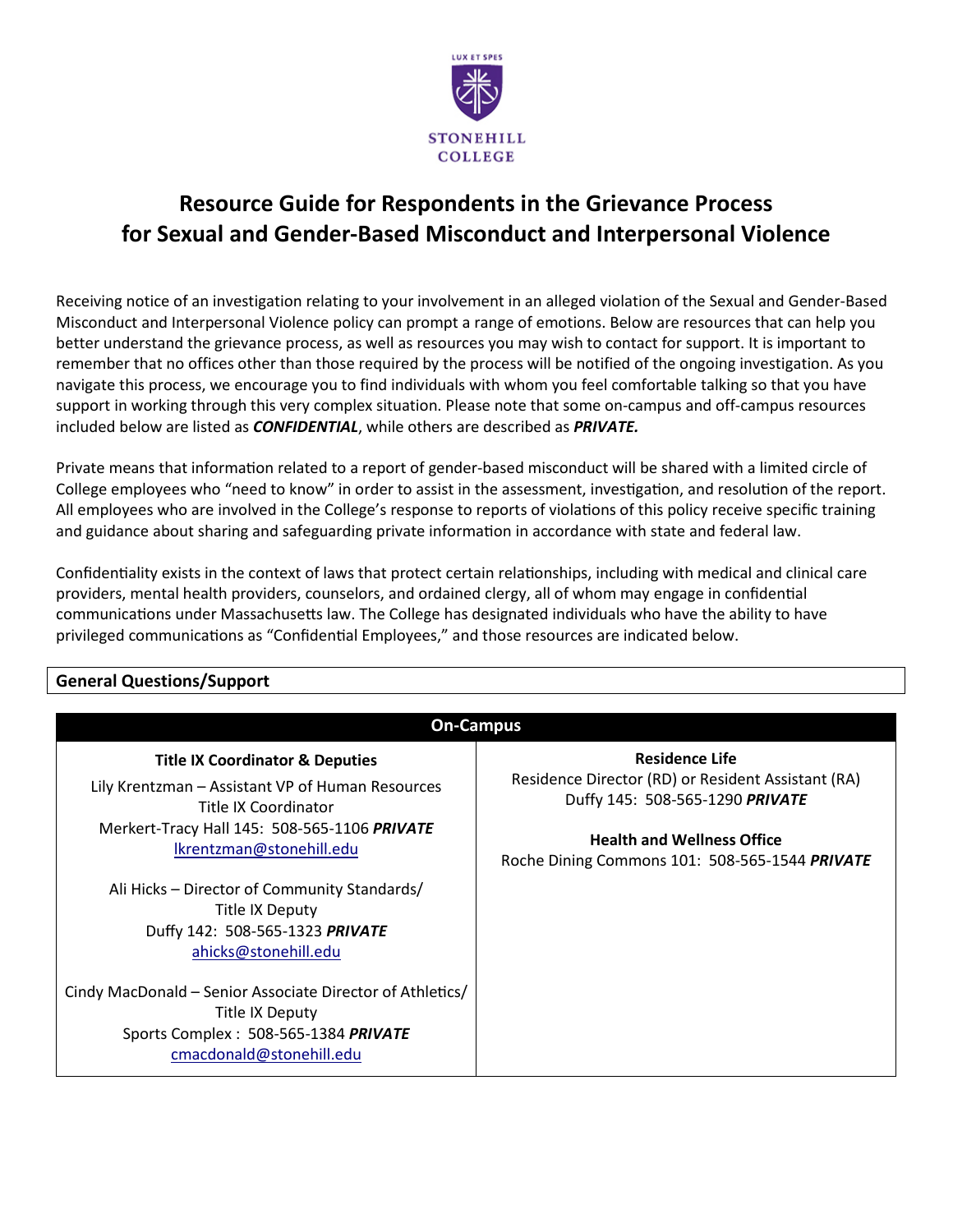**Resources for Counseling and Emotional Support**

# **On-Campus**

#### **Counseling Services**

Daytime appointments available.

Stress that you would like to access an "urgent" appointment.

Chapel of Mary: 508-565-1331 (Option 1) *CONFIDENTIAL*

24/7 Crisis Hotline: 508-565-1331 (Option 2) *CONFIDENTIAL*

*(\*Please Note: Front desk staff are PRIVATE not confidential. Therefore, when making your appointment in regard to a sexual assault, simply indicate the matter is of a personal or confidential nature, and no further information will be required.)*

**Off-Campus**

**Local Clinicians**

There are many clinicians in the Easton/Brockton area that students can access for support. A comprehensive list of local options is available at Counseling Services.

*CONFIDENTIAL*

**Academic Resources**

# **On-Campus**

**Office of Academic Services & Advising** Duffy 104: 508-565-1306 *PRIVATE*

**Legal Resources**

# **Off-Campus**

**Massachusetts Bar Association Lawyer Referral Services** 866-627-7577 *CONFIDENTIAL*

**Financial Related Resources**

**On-Campus**

**Student Financial Assistance** Duffy 103: 508-565-1088 *PRIVATE*

**Immigration/Visa Related Resources**

# **On-Campus**

**Office of International Programs**

Duffy131: 508-565-1645 *PRIVATE*

**Off-Campus**

**Catholic Chari�es** 169 Court Street, Brockton: 508-587-0815 *CONFIDENTIAL*